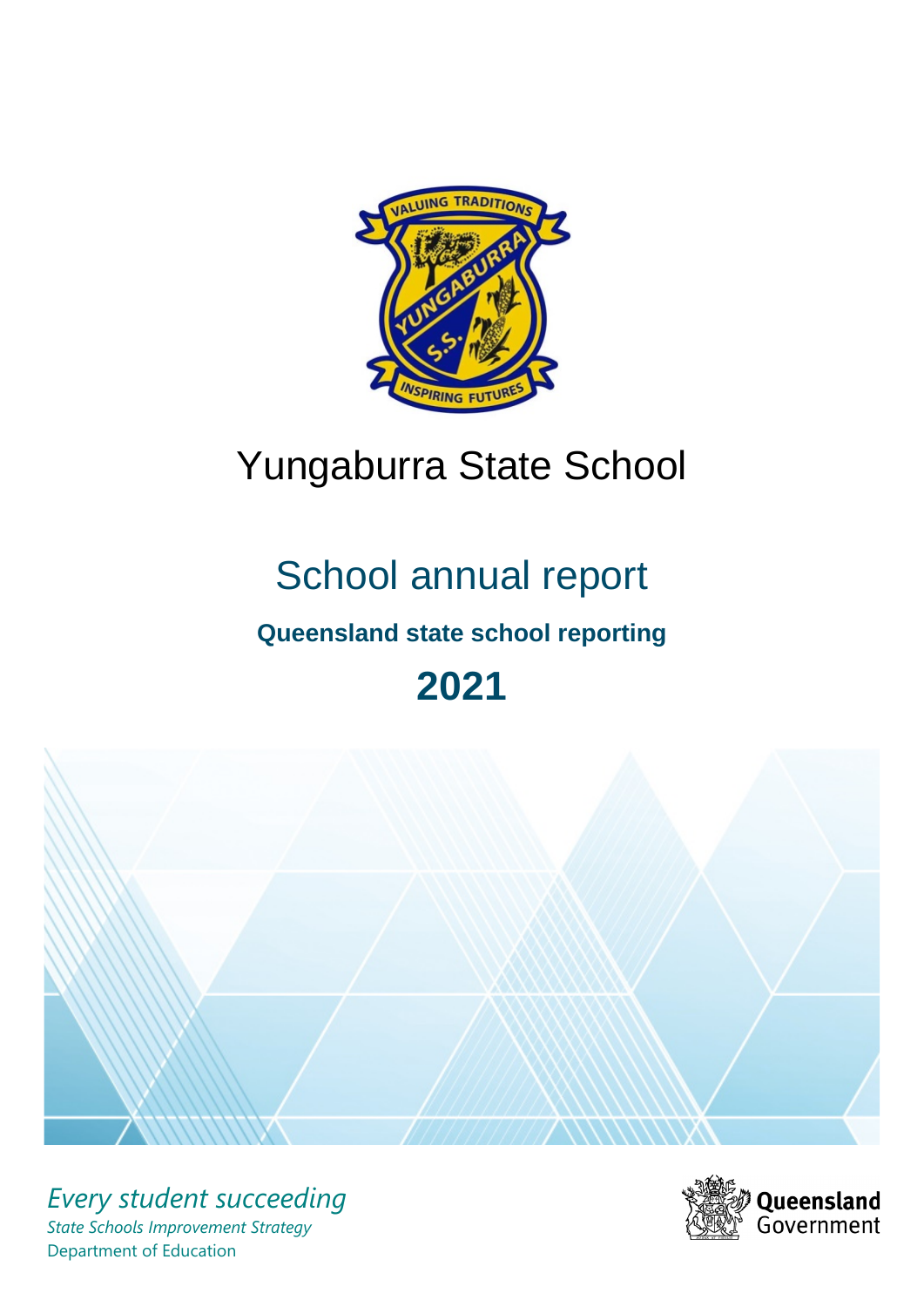**OFFICIAL – Public** Published as information source only. Public information used to create this report may not appear in this format in the public domain Please refer to disclaimer information.

#### **Contact details**

| <b>Postal Address</b> | 4 Maple Street Yungaburra 4884   |
|-----------------------|----------------------------------|
| <b>Phone</b>          | (07) 4089 7333                   |
| Fax                   |                                  |
| Email                 | principal@yungaburrass.eq.edu.au |
| Website               | https://yungaburrass.eg.edu.au   |

#### **Disclaimer**

The materials presented in this report are distributed by the Department of Education (the department) as an information source only.

The information and data in this report is subject to change without notice.<br>The department makes no statements, representations, or warranties about the accuracy or completeness of, and you should not rely on, any informa report. The department disclaim all responsibility and all liability (including without limitation, liability in negligence) for all expenses, losses, damages and costs you might incur as a

result of the information in this report being inaccurate or incomplete in any way, and for any reason.

Despite our best efforts, the department makes no warranties that the information in this report is free of infection by computer viruses or other contamination.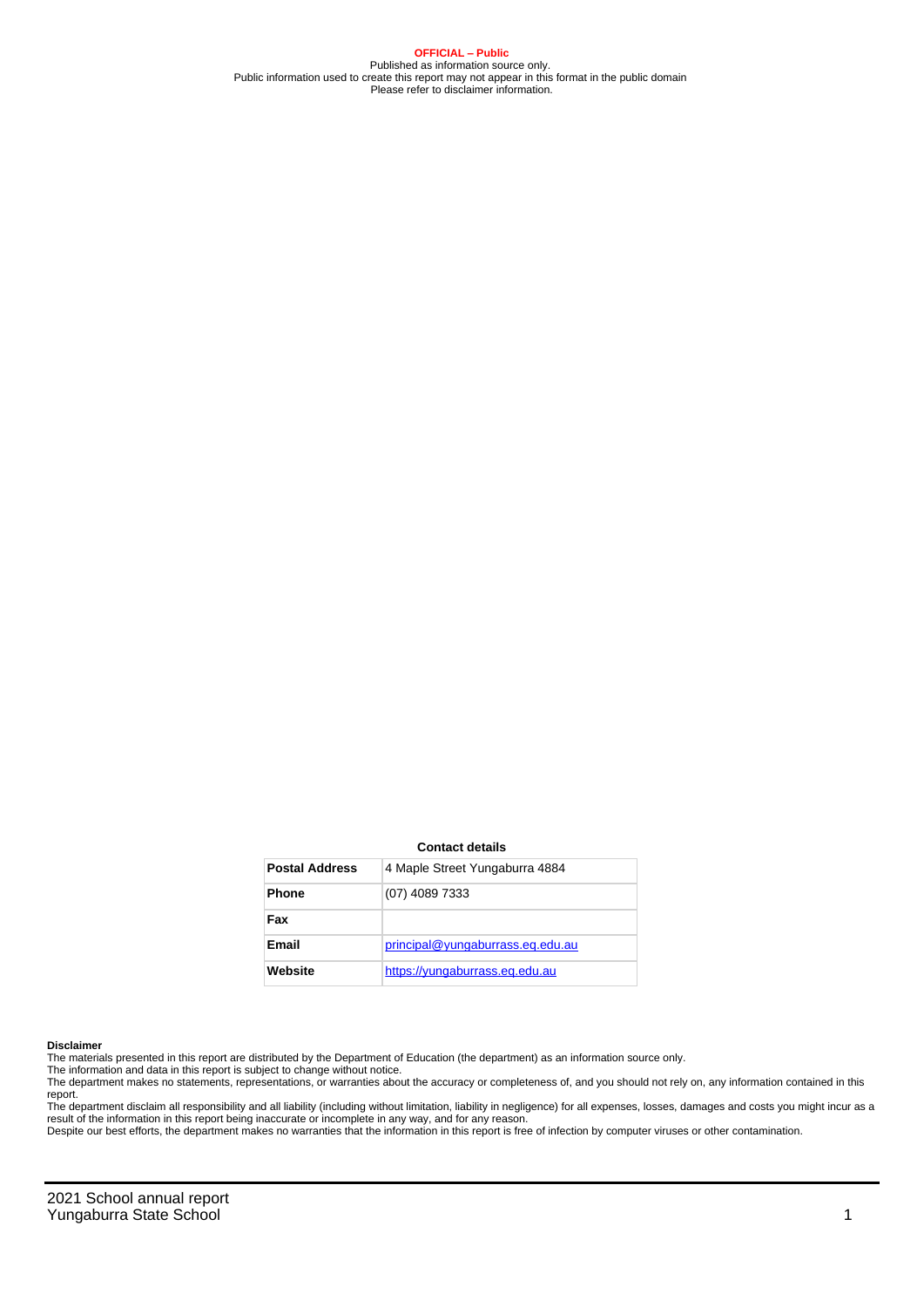| School context                   |                                                                                                                                                                                              |
|----------------------------------|----------------------------------------------------------------------------------------------------------------------------------------------------------------------------------------------|
| Coeducational or single sex      | Coeducational                                                                                                                                                                                |
| <b>Independent Public School</b> | No.                                                                                                                                                                                          |
| Year levels offered in 2021      | Prep Year - Year 6                                                                                                                                                                           |
| Webpages                         | Additional information about Queensland state schools is located on the:<br>My School website<br>Queensland Government data website<br>Queensland Government schools directory website.<br>٠ |

# **Characteristics of the student body**

## **Student enrolments**

### **Table 1: Student enrolments by year level**

|                   |      | <b>February</b> |      |      | <b>August</b> |      |
|-------------------|------|-----------------|------|------|---------------|------|
| <b>Year Level</b> | 2019 | 2020            | 2021 | 2019 | 2020          | 2021 |
| <b>Prep Year</b>  | 27   | 30              | 34   | 29   | 28            | 32   |
| Year 1            | 30   | 25              | 30   | 29   | 21            | 28   |
| Year 2            | 26   | 30              | 24   | 22   | 29            | 25   |
| Year <sub>3</sub> | 26   | 22              | 30   | 27   | 23            | 28   |
| Year 4            | 35   | 28              | 24   | 34   | 27            | 26   |
| Year <sub>5</sub> | 29   | 36              | 24   | 29   | 38            | 24   |
| Year <sub>6</sub> | 37   | 26              | 37   | 35   | 26            | 36   |
| <b>Total</b>      | 210  | 197             | 203  | 205  | 192           | 199  |

Notes

1. Student counts include headcount of all full- and part-time students at the school.

## **Average class sizes**

## **Table 2: Average class size information for each phase of schooling**

| <b>Year Levels</b> | 2019 | 2020 | 2021 |
|--------------------|------|------|------|
| Prep – Year 3      |      | 18   | 21   |
| Year 4 – Year 6    | 25   | 23.  | 24   |

Notes

1. Classes are measured against the target of 25 students per teacher in Prep to Year 3 and Years 11 to 12, and target of 28 students per teacher in Years 4 to 10. Where composite classes exist across cohorts (e.g. Year 3/4) the class size targets would be the lower cohort target.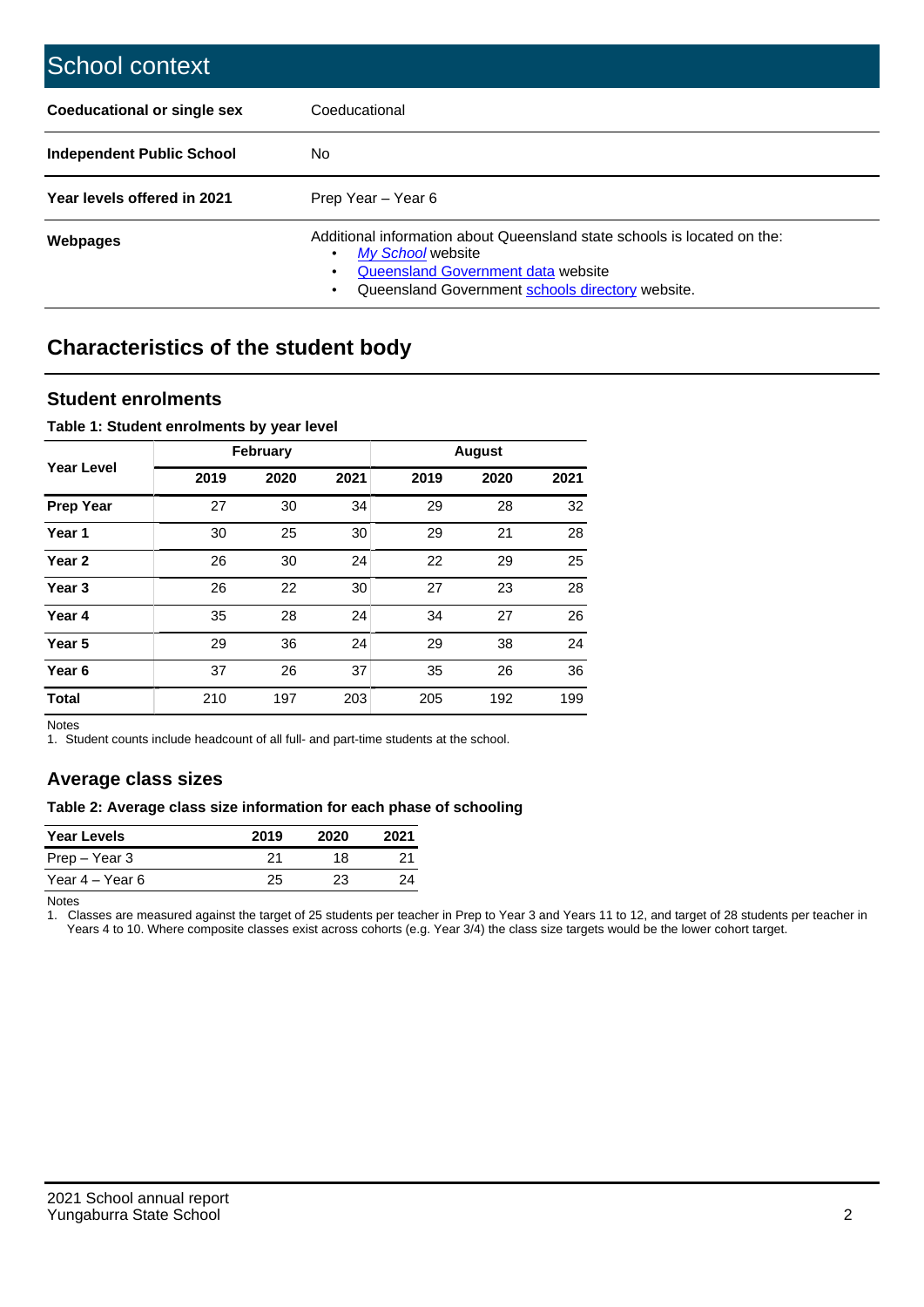## **Respectful relationships education**

To support students' learning, health and wellbeing all state schools are required to implement respectful relationships education through the Prep to Year 10 Australian Curriculum: Health and Physical Education and/or through school pastoral care programs across Prep to Year 12.

## **Parent, student and staff satisfaction**

Tables 3–5 show selected items from the Parent/Caregiver, Student and Staff School Opinion Surveys. In response to the COVID-19 health emergency, the annual school opinion surveys of students, teachers and staff were not administered in 2020. A new time series started in 2021 and data from this collection is not considered directly comparable with earlier collections due to significant methodology changes.

For state level information go to the **[School Opinion Survey](https://qed.qld.gov.au/publications/reports/statistics/schooling/schools/schoolopinionsurvey) webpage**.

#### **Table 3: Parent/Caregiver Survey**

| Percentage of parents/caregivers who agree <sup>1</sup> that:                                               | 2019   | 2020 | 2021   |
|-------------------------------------------------------------------------------------------------------------|--------|------|--------|
| This is a good school.                                                                                      | 95.7%  |      | 100.0% |
| My child likes being at this school. <sup>2</sup>                                                           | 95.7%  |      | 98.1%  |
| My child feels safe at this school. <sup>2</sup>                                                            | 91.3%  |      | 96.3%  |
| My child's learning needs are being met at this school. <sup>2</sup>                                        | 87.0%  |      | 88.9%  |
| My child is making good progress at this school. <sup>2</sup>                                               | 91.3%  |      | 94.4%  |
| Teachers at this school expect my child to do his or her best. <sup>2</sup>                                 | 100.0% |      | 96.2%  |
| Teachers at this school provide my child with useful feedback about his or her school<br>work. <sup>2</sup> | 95.2%  |      | 94.3%  |
| Teachers at this school motivate my child to learn. <sup>2</sup>                                            | 95.7%  |      | 96.3%  |
| Teachers at this school treat students fairly. <sup>2</sup>                                                 | 91.3%  |      | 94.4%  |
| can talk to my child's teachers about my concerns. <sup>2</sup>                                             | 100.0% |      | 98.1%  |
| This school works with me to support my child's learning. <sup>2</sup>                                      | 91.3%  |      | 96.3%  |
| This school takes parents' opinions seriously. <sup>2</sup>                                                 | 80.0%  |      | 88.2%  |
| Student behaviour is well managed at this school. <sup>2</sup>                                              | 82.6%  |      | 81.5%  |
| This school looks for ways to improve. <sup>2</sup>                                                         | 90.9%  |      | 94.3%  |
| This school is well maintained. <sup>2</sup>                                                                | 91.3%  |      | 94.4%  |

Notes

1. Agree represents the percentage of respondents who Somewhat Agree, Agree or Strongly Agree with the statement.

2. Nationally agreed parents/caregiver items.

3. DW = Data withheld to ensure confidentiality.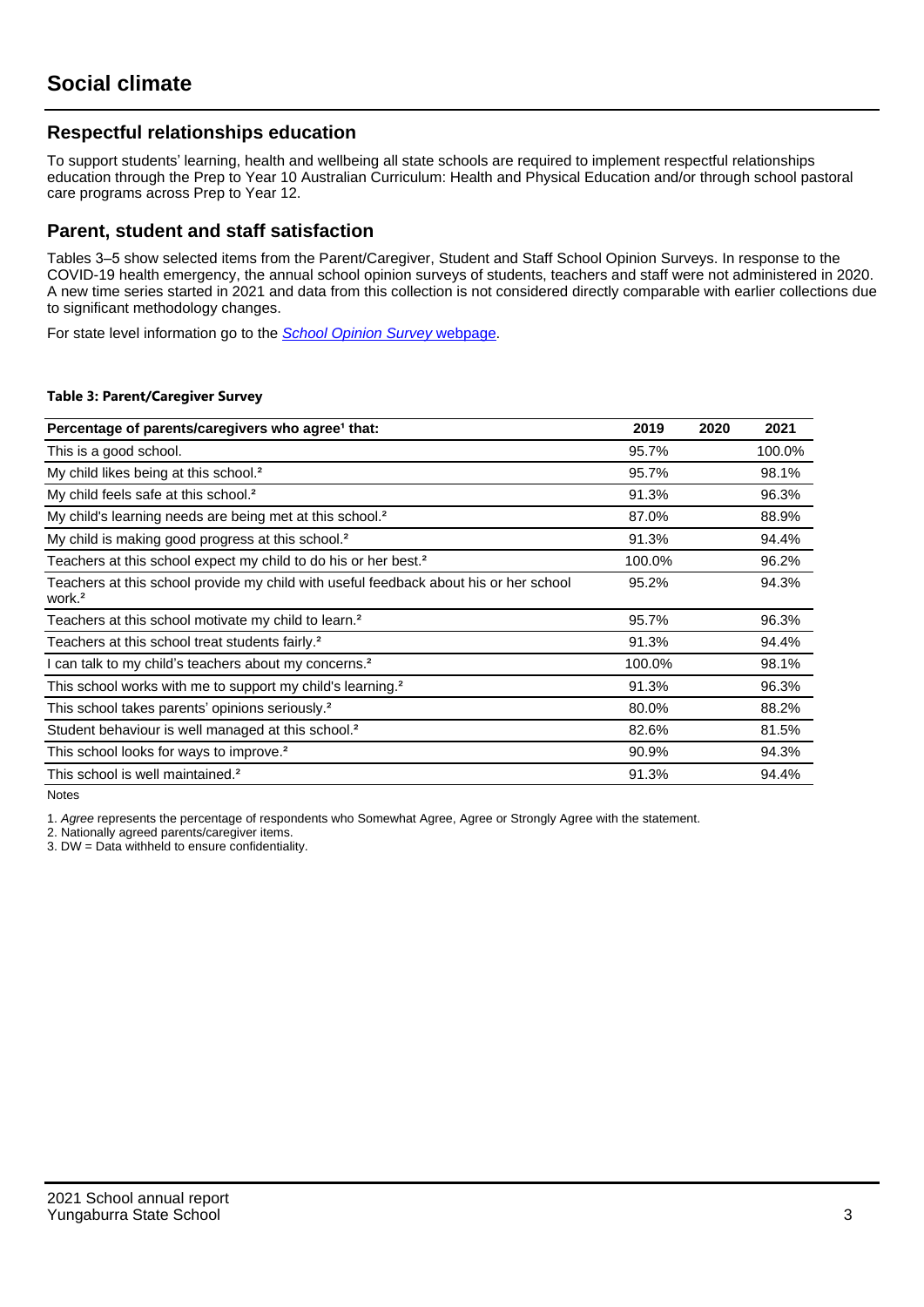#### **Table 4: Student Survey**

| Percentage of students who agree <sup>1</sup> that:                            | 2019   | 2020 | 2021  |
|--------------------------------------------------------------------------------|--------|------|-------|
| I like being at my school. <sup>2</sup>                                        | 88.6%  |      | 76.7% |
| I feel safe at my school. <sup>2</sup>                                         | 95.5%  |      | 72.7% |
| My teachers motivate me to learn. <sup>2</sup>                                 | 90.9%  |      | 90.9% |
| My teachers expect me to do my best. <sup>2</sup>                              | 100.0% |      | 93.5% |
| My teachers provide me with useful feedback about my school work. <sup>2</sup> | 90.9%  |      | 84.8% |
| Teachers at my school treat students fairly. <sup>2</sup>                      | 78.6%  |      | 79.2% |
| I can talk to my teachers about my concerns. <sup>2</sup>                      | 81.4%  |      | 68.9% |
| My school takes students' opinions seriously. <sup>2</sup>                     | 72.1%  |      | 68.2% |
| Student behaviour is well managed at my school. <sup>2</sup>                   | 62.8%  |      | 70.8% |
| My school looks for ways to improve. <sup>2</sup>                              | 86.4%  |      | 80.9% |
| My school is well maintained. <sup>2</sup>                                     | 86.4%  |      | 77.8% |
| My school gives me opportunities to do interesting things. <sup>2</sup>        | 77.5%  |      | 80.4% |

Notes

1. Agree represents the percentage of respondents who Somewhat Agree, Agree or Strongly Agree with the statement.

2. Nationally agreed student items.

3. DW = Data withheld to ensure confidentiality.

### **Table 5: Staff Survey**

| Percentage of staff who agree <sup>1</sup> that:                                                            | 2019   | 2020 | 2021   |
|-------------------------------------------------------------------------------------------------------------|--------|------|--------|
| I feel confident embedding Aboriginal and Torres Strait Islander perspectives across the<br>learning areas. | 84.6%  |      | 90.0%  |
| I enjoy working at this school. <sup>2</sup>                                                                | 94.1%  |      | 100.0% |
| I feel this school is a safe place in which to work. <sup>2</sup>                                           | 94.1%  |      | 100.0% |
| I receive useful feedback about my work at this school. <sup>2</sup>                                        | 82.4%  |      | 100.0% |
| Students are encouraged to do their best at this school. <sup>2</sup>                                       | 100.0% |      | 100.0% |
| Students are treated fairly at this school. <sup>2</sup>                                                    | 100.0% |      | 91.7%  |
| Student behaviour is well managed at this school. <sup>2</sup>                                              | 88.2%  |      | 91.7%  |
| Staff are well supported at this school. <sup>2</sup>                                                       | 82.4%  |      | 100.0% |
| This school takes staff opinions seriously. <sup>2</sup>                                                    | 88.2%  |      | 100.0% |
| This school looks for ways to improve. <sup>2</sup>                                                         | 100.0% |      | 100.0% |
| This school is well maintained. <sup>2</sup>                                                                | 94.1%  |      | 100.0% |
| This school gives me opportunities to do interesting things. <sup>2</sup>                                   | 94.1%  |      | 91.7%  |

Notes

1. Agree represents the percentage of respondents who Somewhat Agree, Agree or Strongly Agree with the statement.

2. Nationally agreed staff items.

3. DW = Data withheld to ensure confidentiality.

## **Description of how this school manages non-attendance**

Queensland state schools manage non-attendance in line with the Queensland Department of Education procedures: [Managing Student Absences and Enforcing Enrolment and Attendance at State Schools](https://ppr.qed.qld.gov.au/pp/managing-student-absences-and-enforcing-enrolment-and-attendance-at-state-schools-procedure); and [Roll Marking in State Schools,](https://ppr.qed.qld.gov.au/pp/roll-marking-in-state-schools-procedure) which outline processes for managing and recording student attendance and absenteeism.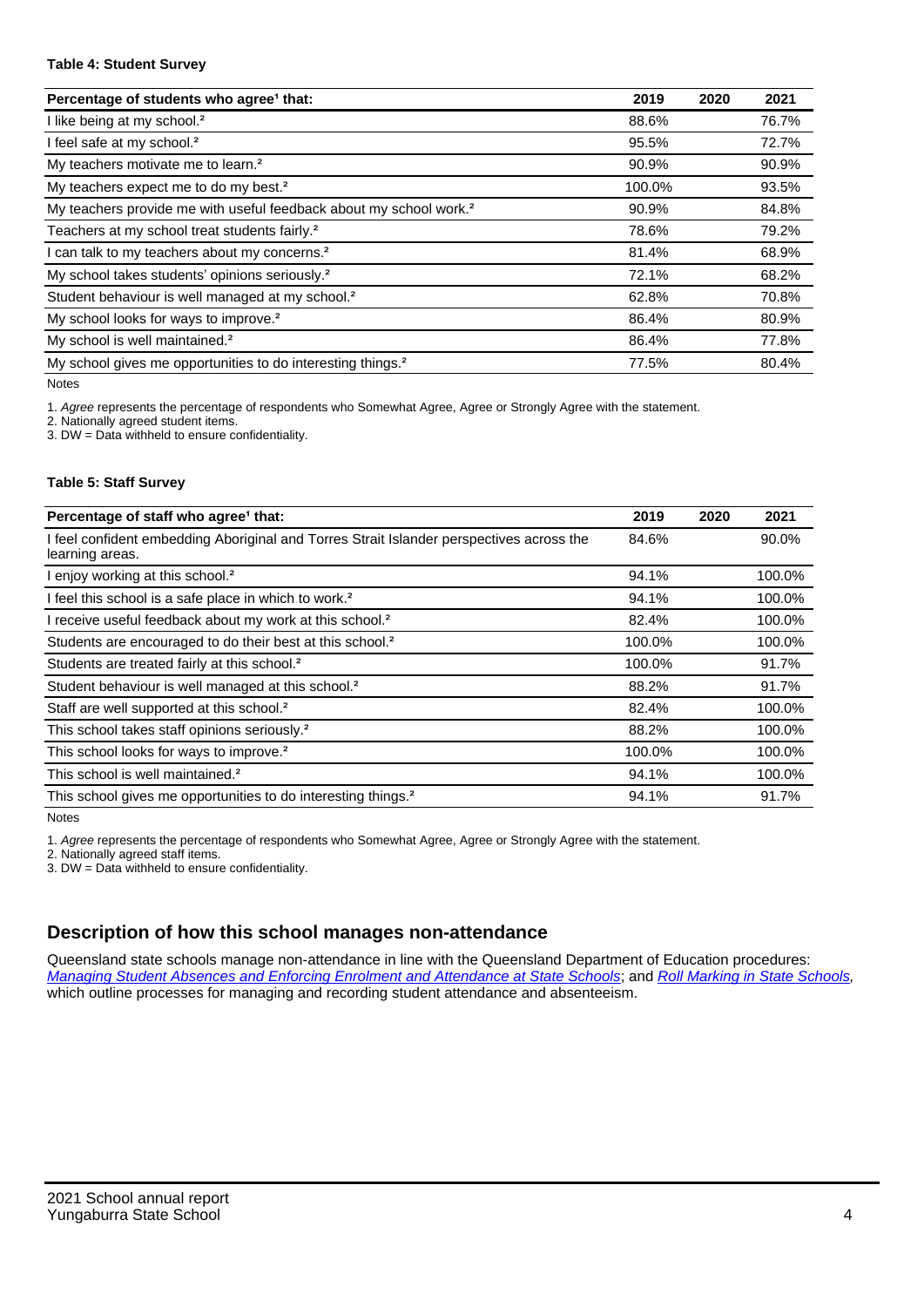## **School disciplinary absences**

#### **Table 6: Count of school disciplinary absences at this school**

| Type of school disciplinary absence | 2019 | 2020 | 2021 |
|-------------------------------------|------|------|------|
| Short suspension                    |      |      | 6    |
| Long suspension                     |      |      |      |
| Exclusion                           |      |      |      |
| Total                               |      |      | 6    |

Notes

1. School disciplinary absence (SDA) data is a total of short suspensions (1–10 days), long suspensions (11–20 days), exclusions and cancellations. 2. The number of SDAs is not the number of students who received an SDA as one student may be suspended several times in a school year. Each time a student is suspended it is recorded as an additional SDA. The data does not reflect the outcomes of appeal decisions.

3. 2020 data was impacted by the COVID-19 health emergency. There were significantly fewer SDAs during the home-based learning period (the first five weeks of Term 2) compared to other years.

# **School funding**

## **School income broken down by funding source**

School income, reported by financial year accounting cycle using standardised national methodologies and broken down by funding source is available via the  $My$  School website.

## **How to access our income details**

- 1. Click on the My School link <http://www.myschool.edu.au/>.
- 2. Enter the school name or suburb of the school you wish to search.

|  | Search by school name or suburb |  | <b>School sector</b> |  | $\sim$ and $\sim$ represents the set of $\sim$ | <b>State</b> |  |  |  |
|--|---------------------------------|--|----------------------|--|------------------------------------------------|--------------|--|--|--|
|--|---------------------------------|--|----------------------|--|------------------------------------------------|--------------|--|--|--|

3. Click on View School Profile to access the school's profile.



4. Click on Finances and select the appropriate year to view school financial information.

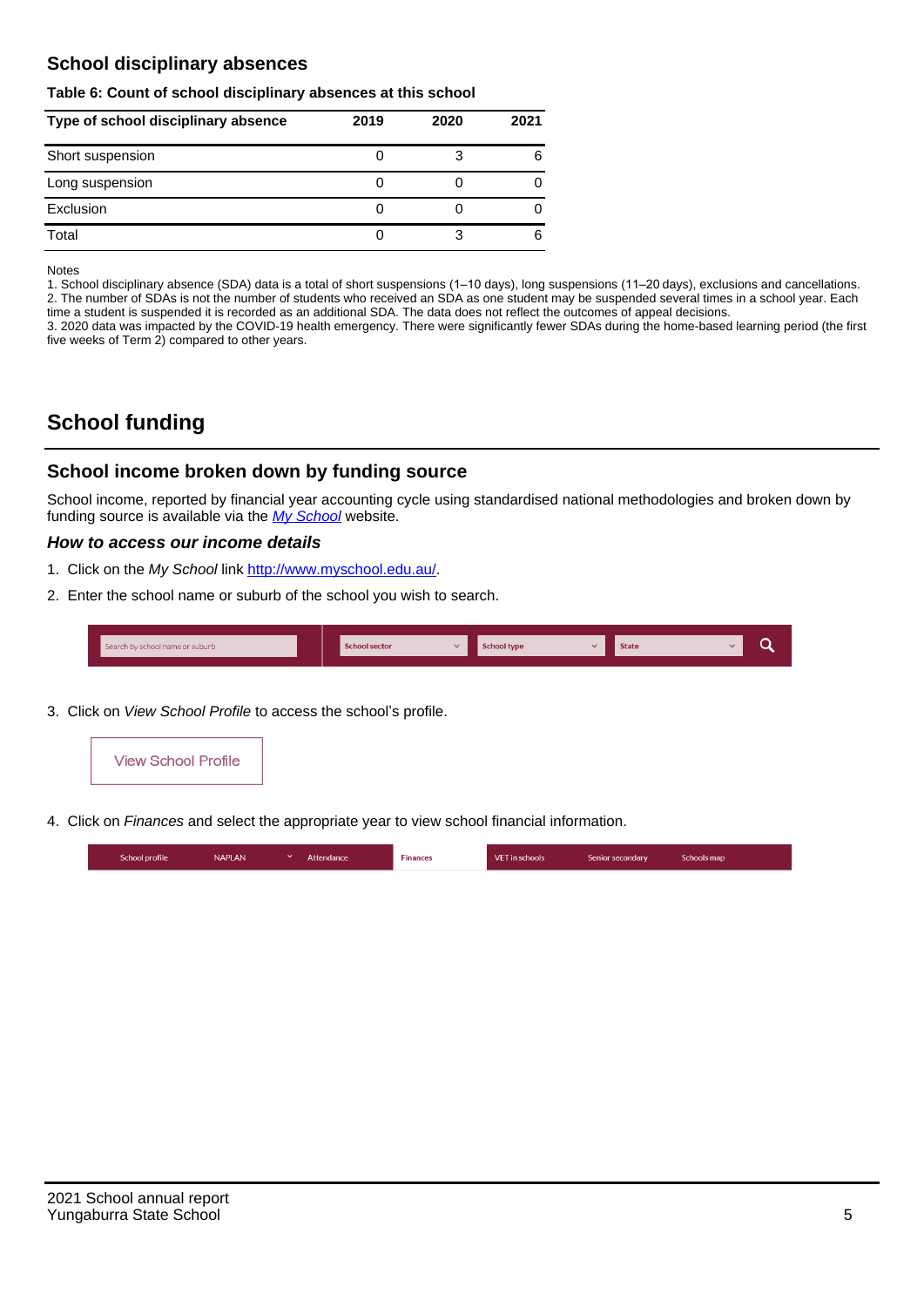## **Teacher standards and qualifications**

The Teacher registration eligibility requirements: Policy (p.1) states:

To be eligible for registration, a person must satisfy the Queensland College of Teachers (QCT) that they meet requirements regarding qualification and experience, or have otherwise met the requirements of the Australian Professional Standards for Teachers (APST). A person must also satisfy the QCT that they are suitable to teach and meet English language proficiency requirements. All these requirements are specified in the Act and the Education (Queensland College of Teachers) Regulation 2005 (the Regulation).

The qualifications required for teacher registration are successful completion of either -

- (a) a four-year initial teacher education program including teacher education studies of at least one year (e.g. a Bachelor of Education, or a double Bachelor degree in Science and Teaching) or
- (b) a one-year graduate initial teacher education program following a degree (e.g. a one-year Graduate Diploma of Education (Secondary) after a three-year Bachelor degree) or
- (c) another course of teacher education that the QCT is reasonably satisfied is the equivalent of (a) or (b). These are considered on a case-by-case basis.

For more information, please refer to the following link:

• <https://www.qct.edu.au/registration/qualifications>

# **Workforce composition**

## **Staff composition, including Indigenous staff**

**Table 7: Workforce composition for this school**

|                    |      | <b>Teaching staff</b> |      | Non-teaching staff |      |      | Indigenous staff |      |      |
|--------------------|------|-----------------------|------|--------------------|------|------|------------------|------|------|
| <b>Description</b> | 2019 | 2020                  | 2021 | 2019               | 2020 | 2021 | 2019             | 2020 | 2021 |
| Headcount          | 19   |                       | 16   |                    |      | 16   | <5               |      |      |
| <b>FTF</b>         | 14   | 13                    | 13   |                    |      |      | <5               |      |      |

Notes

1. Teaching staff includes school leaders.

2. Indigenous refers to Aboriginal and Torres Strait Islander people of Australia.

3. FTE = full-time equivalent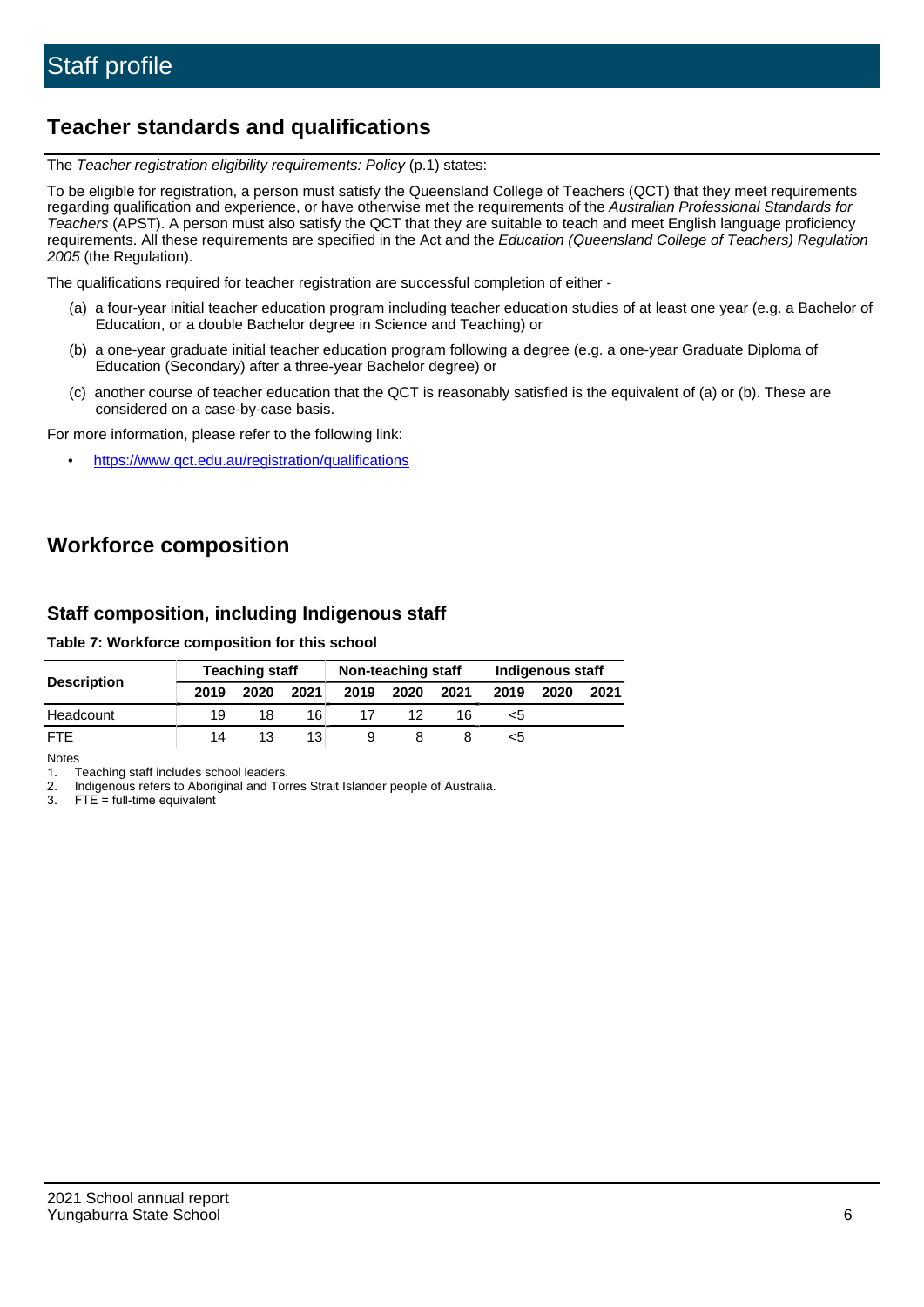# **Key student outcomes**

## **Student attendance**

Tables 8–9 show attendance rates at this school as percentages. In 2020, the COVID-19 health emergency affected student attendance in Queensland Government schools. Comparisons between 2020 and other years' attendance data should not be made.

### **Table 8: Overall student attendance at this school**

| <b>Description</b>                                  | 2019 | 2020 | 2021 |
|-----------------------------------------------------|------|------|------|
| Overall attendance rate for students at this school | 93%  | 92%  | 92%  |

Notes

1. The attendance rate is the full- and part-time days attended as a percentage of enrolled school days.

2. Full-time students only.

#### **Table 9: Student attendance rates for each year level at this school**

| <b>Year Level</b> | 2019 | 2020 | 2021 |
|-------------------|------|------|------|
| Prep Year         | 94%  | 92%  | 93%  |
| Year <sub>1</sub> | 94%  | 91%  | 91%  |
| Year 2            | 94%  | 93%  | 91%  |
| Year <sub>3</sub> | 92%  | 93%  | 95%  |
| Year 4            | 93%  | 92%  | 94%  |
| Year 5            | 94%  | 92%  | 93%  |
| Year <sub>6</sub> | 92%  | 91%  | 89%  |

Notes

1. The attendance rate is the full- and part-time days attended as a percentage of enrolled school days.

2. Full-time students only.

3. DW = Data withheld to ensure confidentiality